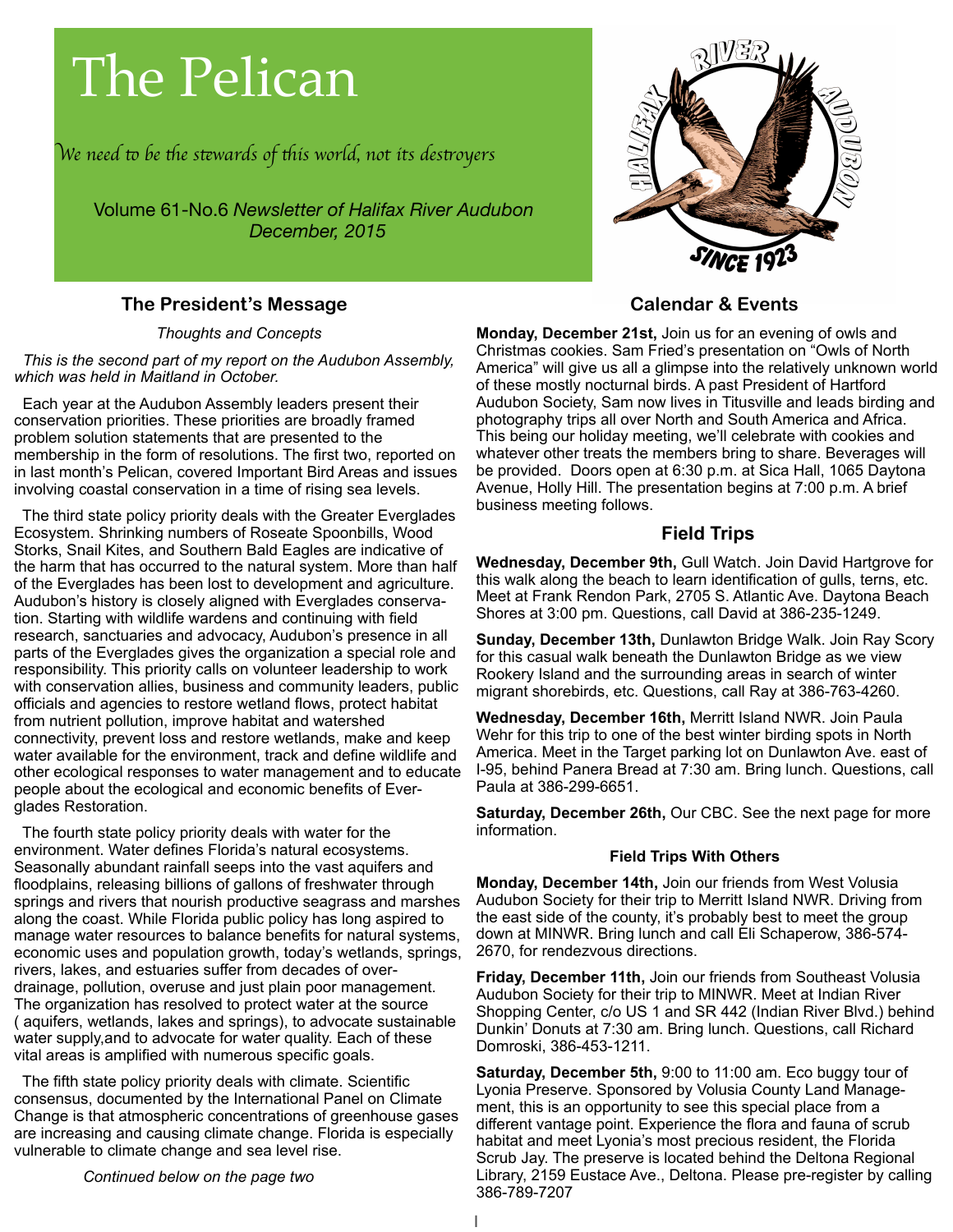Excessive droughts and intense storms will reduce nesting season productivity for many bird species. Wildlife and natural systems face significant challenges adapting to rapid changes in temperatures, seasons, and rainfall patterns. Carbon dioxide is the most prevalent greenhouse, accounting for nearly threequarters of global greenhouse gas emissions. The federal Environmental Protection Agency (EPA) recently issued their Green Power Plan. When it is fully in place in 2030, carbon pollution from the power sector will be 32% below 2005 levels. Audubon Florida will therefore advocate for the reduction of green house gases from energy production, encourage conservation in homes, workplaces and communities, and promote ecologically sound sea level rise adaptation strategies.

 I have attempted to highlight and summarize these policies. Each is described in much greater detail in the full report. The report is available on-line. Here's a [link](http://fl.audubon.org/sites/default/files/documents/audubon_conservationpriorities_2016_approved.pdf) to it on the Audubon Florida website. Have a safe and wonderful holiday season and I hope to see some of you on our Christmas Bird Count the day after Christmas.

*Jim O'Shaughnessy*

 **\* \* \* \* \* \* \***

#### **Time For The Christmas Bird Counts Again**

 The Christmas Bird Count is the nation's longest citizen science project and provides a wealth of valuable data to researchers all across the world. All CBC's are done in a 15 mile in diameter circle. Ours is centered at I-95 and the Tomoka River. Below is the schedule for the three CBC's done here in Volusia County. I can't reiterate too strongly how important it is for members to come out and participate.

**Saturday, December 19th,** The West Volusia CBC. Contact Eli Schaperow [birdnerd@earthlink.net](mailto:birdnerd@earthlink.net) or by phone 386-574-2670 or contact Harry Robinson [sirharrydeland@gmail.com](mailto:sirharrydeland@gmail.com) or by phone 386-801-4472.

**Saturday, December 26th,** The Daytona Beach CBC. Contact David Hartgrove [birdman9@earthlink.net](mailto:birdman9@earthlink.net) or by phone 386-235-1249. We'll meet at 7:00 am at Ormond Town Square at SR 40 and Williamson Blvd behind the Chick-Fil-A. Dinner will follow at a restaurant nearby to be determined.

**Saturday, January 2nd, 2016,** The Ponce Inlet CBC. Contact Richard Domroski [rdomroski@cfl.rr.com](mailto:rdomroski@cfl.rr.com) or by phone 386-453-1211.

 We certainly hope you'll come out for our CBC on 12/26. If you can assist on another too, so much the better.

#### *David Hartgrove*

 **\* \* \* \* \* \* \***

#### **The Biggest Birding Festival In The Country**

The **Space Coast Birding & Wildlife Festival** is the largest festival of its kind in the country. This time around there will be an even bigger emphasis on photography. Photographers from all around the world will be there offering workshops. Field trips to all sorts of places will offer participants a chance to see some of those Florida specialities they can't see in their home states and countries. And if you've been thinking that it's time to upgrade your optical equipment, this is the place to do it. The gymnasium at East Florida State College in Titusville, for 4 days, will be transformed into a birder's wonderland. Every binocular manufacturer in the country will have booth there and special low prices are usually the rule of the day. Online registration is open and some field trips have already filled up. It's guaranteed to be a highlight of your birding year.

#### **Conservation Notes**

 The devious goings on in Tallahassee just seem to multiply as we move closer to next year's legislative session. The latest in the sad saga of our state parks involves a no bid half million dollar contract to a private firm called Forestech. Founded by a former Parks Division employee and her husband, Forestech was awarded the no bid contract to survey timber in all of Florida's parks for possible harvest and sale. In the past this has been done for far less money by state Division of Forestry employees but the new DEP Secretary, Jon Steverson, had insisted that a private firm should do the job.

 When the Tampa Bay Times began asking questions about the contract and why it was issued in the first place, the DEP suddenly cancelled the contract and the following day Kelley Boree, head of the Division of State Lands, resigned her position. No explanation was given for either the cancellation or Ms. Boree's resignation, in keeping with the Scott administration's obsession with secrecy and its complete disregard for the people's right to know.

 Our old pal, Senator Alan Hayes, is at it again. He's filed SB 400, which will essentially destroy the entire state parks division while reorganizing the Department of Environmental Protection so as to give the DEP Secretary unheard of powers to do as he pleases with all state lands.

 Not to be outdone in the shady legislation department, Senator Charlie Dean filed SB 570, which establishes a year long state park entrance fee holiday. The senator grandly explained that he filed the bill in order to encourage the state's residents to enjoy their state park system without having to pay a fee. While this may sound like a great idea to cash strapped families looking for a place for a weekend picnic it places all of our parks in greater danger. The rationale for opening parks to hunting, timber sales and cattle grazing is that they aren't capable of raising enough money to be self sustaining. Yanking a year's worth of admission fees from them will only exacerbate this false shortfall. It's false because the premise on which the so called shortfall is based is false. It looks at our entire park system as a "profit center" and not as an environmental treasure to be preserved for future generations.

 The people in power in the Scott administration look at our park system as though it was a collection of 7-11's or some other similar for profit enterprise. If a few of them aren't performing up to expectation, cut them loose or convert them to some other entity that will make a profit. The whole idea that these very special places were set aside for special protection by forward thinking leaders generations ago is considered an antiquated ideology. The people's desire to keep their park system intact and protected is something to be swept under the rug of history as far as these folks are concerned.

 Audubon Florida is trying desperately to get these bills amended since they're sailing through committee after committee with few votes against them. If all fees are removed from all parks for a year some of the more popular state parks will be placed in danger of severe overuse. Audubon's Julie Wraithmell thanked Senator Dean for his efforts to encourage Floridians to take advantage of our state parks, but cautioned that current carrying capacities are not based on the amount of visitors that natural resources can withstand; rather, they are simply based on the number of parking spaces available. SB 570 currently does not have a companion bill in the House. However there will probably be by the time the session starts next year. While the legislature makes headlines with its inability to design legislative districts that will pass court scrutiny, behind the scenes they continue to do their utmost to wreak havoc on the state's environmental legacy. Oh for the days of leaders whose only guiding principle wasn't the almighty dollar.

*David Hartgrove*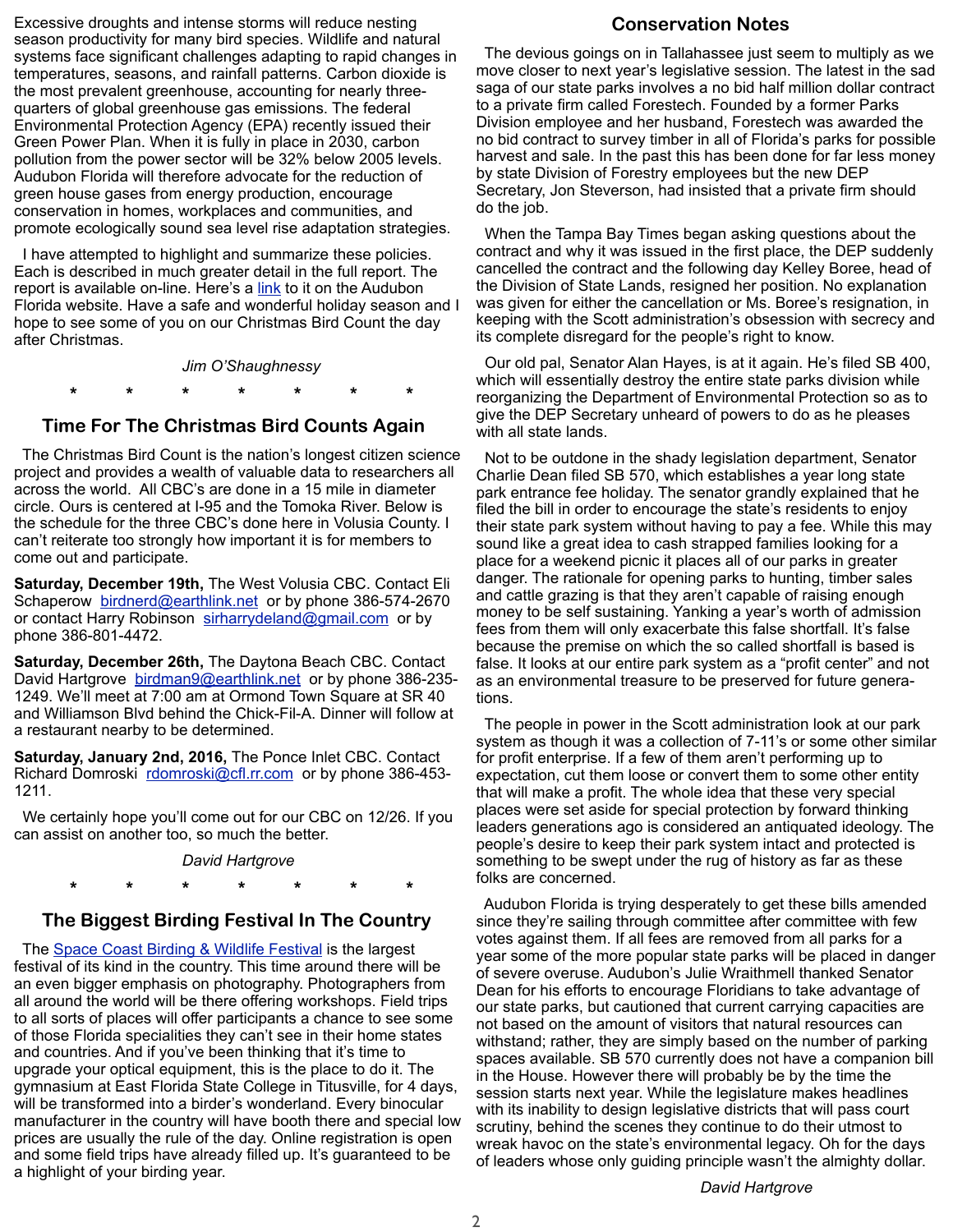#### *Time once again for Ray Scory's "Everyday Birding".*

#### **Blue-gray Gnatcatcher (***Polioptila caerulea)*

 *A tragedy in a live oak tree, for a Red-shouldered Hawk a necessity. For me, a pleasant Sunday walk filled with innocent, questioning memories.*

 Two and a half miles of pleasant, scenic walking. My mind wandering and I reveling in the cocoon of a brilliant, crisp day. A high pitched, nasal pzzzz of excited timbre broke my silent dreaming. To the left of me, in a spacious live oak tree, a Bluegray Gnatcatcher screamed frantically and bounced from one branch to another. The center of attention was a Redshouldered Hawk passively perched, seemingly oblivious to the panicked gymnastics of the Blue-gray Gnatcatcher. Without warning, the hawk lazily lifted from the branch of the tree and flew to a quieter place in a nearby forest.

 That was when I noticed a tiny Blue-gray Gnatcatcher trapped in the deadly grasp of the Red-shouldered Hawk's weapon-like talons.

 Can it be a point in the eternal rotation of life that repeats and defines a common moment in the life of all living things? Does a tiny bird's frantic outburst in a live oak tree open to us the trials of our own lives? I certainly felt the anguish of the tiny bird's railing against this tragic situation. I felt sympathy and pain as if it was my own experience. Does every life experience thread through all living things? Supersonic thoughts sped through my mind during this millisecond of time. Then the moment cleared. The frantic Blue-gray Gnatcatcher quieted. The hawk with its prey disappeared into the forest. I continued my walk. Changed.

 My first observation of a Blue-gray Gnatcatcher occurred on a wind swept, rocky bluff overlooking a white-capped sea on a dreary gray early Spring morning. Huddled against raw blasts of wind and rain my birding friend and I looked for sea birds out over Long Island Sound . My more experienced friend kept in motion, partly to keep warm and mostly to observe all that was around him. That is how he spotted the little gray bird with darker wings behind us. This neat little (4.5 inch) gray bird with a flashy, long tail trimmed with white outer tail feathers and a perfectly round, white eye ring held our attention. It had found safe haven in the thick bramble of a multiflora rose bush. A heart warming sight as it found protection from a raw, blasting weather front.

 On one of our always memorable field trips with the Halifax River Audubon, Chuck Tague pointed out a Blue-gray Gnatcatcher's nest. Nestled snugly at eye level in a live oak tree were two pale blue brown flecked eggs. We all got good looks at the nest and eggs before the adult returned to continue incubation.

 How different yet how related these three different episodes can impacted the meaning of three observations of a Blue-gray Gnatcatcher.

*Ray Scory*

 **\* \* \* \* \* \* \***

#### **Welcome To Our New & Returning Members**

 We extend a warm welcome to our new and returning members: Sarah Ashman, Karen Hoffman, Carol Johnson, Gerald Lampe, Robin McClure, Martha Nardi, Mark & Sue Putze, Mr. & Mrs. Albert Romano, Patricia Shertz, Ralph Smith and John Snyder. We hope to see you at an upcoming meeting or field trip.



Blue-gray Gnatcatcher



 Blue-gray Gnatcatcher scolding a predator *both photos by Ray Scory*  **\* \* \* \* \* \* \***

# **Audubon Adventures For Our Local Schools**

 Audubon Adventures is a wonderful program that helps engage kids in the natural world around them. Ranked as one of the most popular environmental education curricula in the country, Audubon Adventures is perfect for anyone looking for supplemental science activities for upper elementary students. See the link [here](https://www.audubon.org/conservation/audubon-adventures) for more information.

 Donations from members fund this program. 45.00 will fund a class room for a year. Any donation is welcome. Send your donation to Halifax River Audubon, P.O. Box 166, Daytona Beach FL 32115-0166. Please specify on your check that your donation is for Audubon Adventures. And thank you!

**\* \* \* \* \* \* \***

 "Owl hearing is so sensitive that some species are able to hear small mammals moving under three feet of snow."

 *From Sharon Stitler's book, "1001 Secrets Every Birder Should Know".*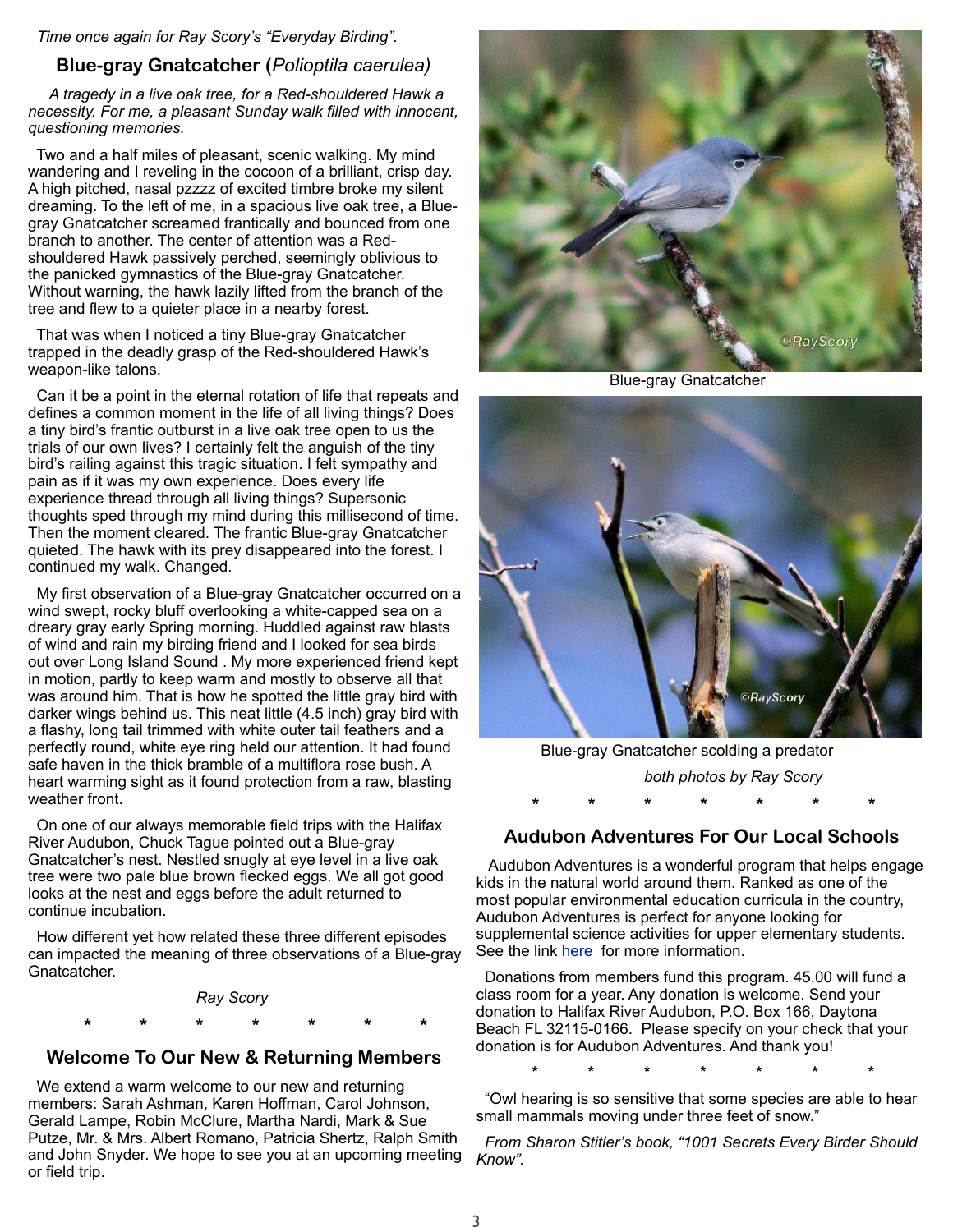*David Simpson has been birding Florida for over a quarter of a century and has amassed numerous records, including seeing 184 species on a Big Day here in 2009. This is his first article for the Pelican. Editor.* 

# **How do you find a Franklin's Gull in Florida?**

 Every fall, Franklin's Gulls leave their breeding grounds in the Great Plains of Canada and the U.S. and head down through Texas to their wintering grounds along the Pacific coast of South America. Some are swept eastward by the many cold fronts that cross the continent. Others, upon arrival on the gulf coast of Texas, may join flocks of Laughing Gulls and wander east with their new friends. However it happens, every October and November we find a few gems hiding among the Laughing Gulls that dominate the gullscape of Florida.

 So, finding a Franklin's Gull in Florida is as simple as finding a large group of Laughing Gulls, right? Well maybe not quite that easy, but places where Laughing Gulls congregate are where you want to look. Florida has many such places along our coasts and even landfills and inland lakes, like Lake Okeechobee. Hundreds (sometimes as many as 20,000 or more) of Laughing Gulls gather to feed and rest on beaches, parking lots, lakes, and land fills. Now searching for a wayward Franklin's Gull among 20,000+ Laughing Gulls may seem a bit daunting, but I have some tips to make it a little less so.

 Franklin's gulls differ from Laughing Gulls in nearly every feature of plumage and structure. Individual variation within each species confuses the issue somewhat as extremes can nearly overlap. However, there are a couple of shortcuts. I finally found my first Franklin's Gull in Florida at Jetty Park in Cape Canaveral on Oct 23, 2000. Prior to that, I spent many an hour agonizing over Laughing Gulls that "looked good" for Franklin's. Does that bird have enough of a black half hood? Is the bill small enough? Do the eye arcs look thick enough, do they connect at the rear of the eye? I never quite felt comfortable enough to call one a Franklin's. The Jetty Park bird was not my first Franklin's Gull. In January of 1998, I spent eight days in Texas with Howard Adams and John Hintermister. While looking for Mexican Crows (now Tamaulipas Crow) at the Brownsville Dump, we found a couple of Franklin's Gulls. I immediately realized two things: 1) Franklin's gull is not that hard to pick out among Laughing Gulls. 2) All those wannabe Franklin's Gulls I agonized about in Florida were definitely Laughing Gulls.



 Franklin's Gull, photographed in Daytona Beach Shores, is in the center of the photo. Note the smaller, more petite size. *Ed.*

 What tipped me off? Why are Franklin's Gulls so distinctive? Here are some key points that I use to find wayward Franklin's among Laughing Gulls in Florida. Most Franklin's Gulls found in Florida are young of that year. Juveniles of both species are mostly brown on the head and upper parts. Much of the brown feathers are replaced before they depart the breeding grounds. Back feathers are gray. The primaries are black. The head is mostly white with some amount of black. However the brown "panel" on the wings (retained juvenile wing coverts) allow first year birds to be easily picked out from the rest (all other ages having gray coverts.) At this age, both species have black primaries, but only Franklin's shows white tips in the primaries. Some Franklin's may have very little white in the tip and indeed white tips are prone to wearing off, but all Franklin's Gulls that I have seen in fall have shown white tips. On the contrary, no first year Laughing Gulls, and I have looked at thousands of them, have shown any white at all in the wing tips. While scanning through a sitting flock of gulls, look for the distinct half hood of Franklin's Gull along with the thick white eye arcs connecting at the back of the head. This is the feature that jumps out at me first. Some variant Laughing Gulls may mimic these features, but once you see a real Franklin's Gull, you will realize that the others were just pretenders. If you are not sure if it is "Franklin's" enough, it is a Laughing Gull. Franklin's Gull sports a clean white hind neck, not the mottled gray neck of a Laughing Gull. The whiter hind neck further sets off the distinct half hood in Franklin's.

 Eureka! You have found a bird with a distinct half-hood, bushy eyebrows connecting at the back of the eye, and white-tipped primaries, a Franklin's Gull! Congratulations. Now take the opportunity to observe how the other features differ from the more common Laughing Gulls. Note how the bill is smaller and lacks the slight bulge on the tip of the maxilla (upper bill) shown on Laughing Gulls. The maxilla and mandible of Franklin's Gulls are similar in size and shape. The head of Franklin's is smaller with a shorter, more rounded forehead. Legs and wings of Franklin's are shorter than Laughing, giving Franklin's a distinctly smaller look.

 Later in winter, Laughing Gulls begin molting into the black headed garb of summer. Some might even have full black heads by early January. These transitional birds may go through a phase where they mimic the half-hooded look of Franklin's Gulls. The brown panel of juvenile wing coverts is replaced by gray as the birds approach their second spring. The white tips on the primaries of Franklin's Gulls may wear off by late winter. Thus, some of the more eye-catching differences in plumage are less striking in late winter. Structural and other plumage differences remain, however. Also note that adults of both species have gray wings and white tips on the black primaries. Structural differences become even more important in identifying adult Franklin's Gulls in fall and winter. Most Franklin's Gulls are gone from Florida by December, but a few may stick around. I once saw a second year Franklin's gull, by itself, on Lake Okeechobee in April. The white primary tips had worn off and the brown panel had been replaced by gray. Structural features were not quite as noticeable without any Laughing Gulls standing nearby. I had to resort to the internet to figure that one out.

 Hopefully these tips will help you pick out Franklin's Gulls from among the 1000's of Laughing Gulls in Florida. Once you get some practice, you might be surprised at how many you find. Franklin's gulls will still be uncommon, but not so mysterious as before.

#### *David Simpson*

 *Look for more articles by David in future issues of the Pelican. Here's a link to his [website.](http://birdingwithdavidsimpson.blogspot.com/) Editor*

*Photo by Tom Ford*